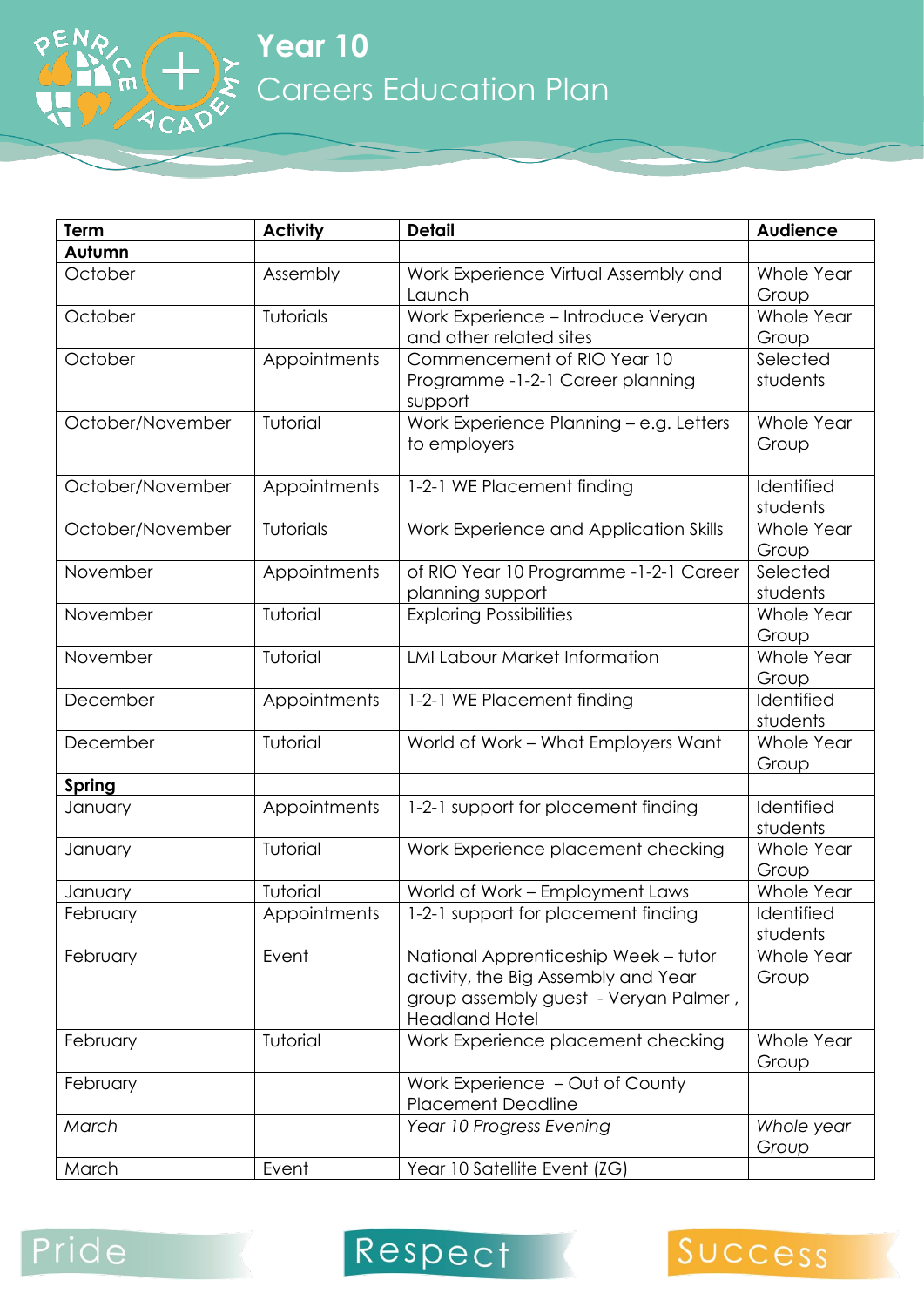| March          | Appointments | RIO Year 10 Programme -1-2-1 Career                                                             | Selected                                                                       |
|----------------|--------------|-------------------------------------------------------------------------------------------------|--------------------------------------------------------------------------------|
|                |              | planning support                                                                                | students                                                                       |
| March          | Appointments | 1-2-1 support for placement finding                                                             | Identified<br>students                                                         |
| March          | Tutorial     | Work Experience placement checking                                                              | Whole Year<br>Group                                                            |
| March          | Event        | National Career Week - Tutor activity                                                           | Whole Year                                                                     |
|                |              | and assembly - Higher and Degree<br>Apprenticeships (NSSW)                                      | Group                                                                          |
| March          | Event        | Year 10 Progress Evening                                                                        | Whole Year<br>Group                                                            |
| March          | Tutorial     | Thinking About Your Future - WorldSkills                                                        | Whole Year<br>Group                                                            |
| <b>Summer</b>  |              |                                                                                                 |                                                                                |
| April          | Event        | Year 10 Information Evening                                                                     | <b>Whole Year</b><br>Group                                                     |
| April/May/June | Tutorials    | Work Experience checking and<br>Preparation                                                     | Whole Year<br>Group                                                            |
| April          | Tutorials    | World of Work - Work and Lifestyles                                                             |                                                                                |
|                |              | World of Work - Quiz                                                                            |                                                                                |
| May            | Tutorial     | World of Work - Rights and<br>Responsibilities at Work                                          | Whole Year                                                                     |
| May            | Tutorial     | World of Work - Responsible Employers                                                           |                                                                                |
| May            | Tutorial     |                                                                                                 |                                                                                |
| May            | Assembly     | Bodmin Sixth Form Taster Day Assembly<br>(TEC)                                                  | Whole Year<br>Group                                                            |
| May            | Assembly     | Truro College Taster Day Assembly (TBC)                                                         | Whole Year<br>Group                                                            |
| May            | Assembly     | Cornwall College Taster Day Assembly<br>(TEC)                                                   | Whole Year<br>Group                                                            |
| June           | Tutorials    | Careerpilot Pathway Planner sessions -<br>Prep for 1-2-1 guidance interviews<br>commencing July | Whole Year<br>Group                                                            |
| June           | Event        | NSSW MADE Revision workshops - TBC                                                              | Whole Year<br>Group                                                            |
| June           | Event        | Callywith College Taster Day 30th June                                                          | Interested<br>students                                                         |
| June<br>July   |              | WE High Risk Health and Safety.<br>Introducing the Student Logbook.                             | Whole year<br>groups and<br>students<br>undertaking<br>High Risk<br>placements |
| July           | Appointments | Commencement of Careers 4U Action<br>Planning Sessions - Career 1-2-1's                         | Whole Year<br>Group                                                            |
| July           | Assembly     | Alumni Student Speaker                                                                          | Whole Year<br>Group                                                            |
| July           | Visit        | Cornwall College Taster Day 5th July                                                            | Interested<br>students                                                         |
| July           | Visit        | Truro College Taster Day 1st July                                                               | Whole Year<br>Group                                                            |